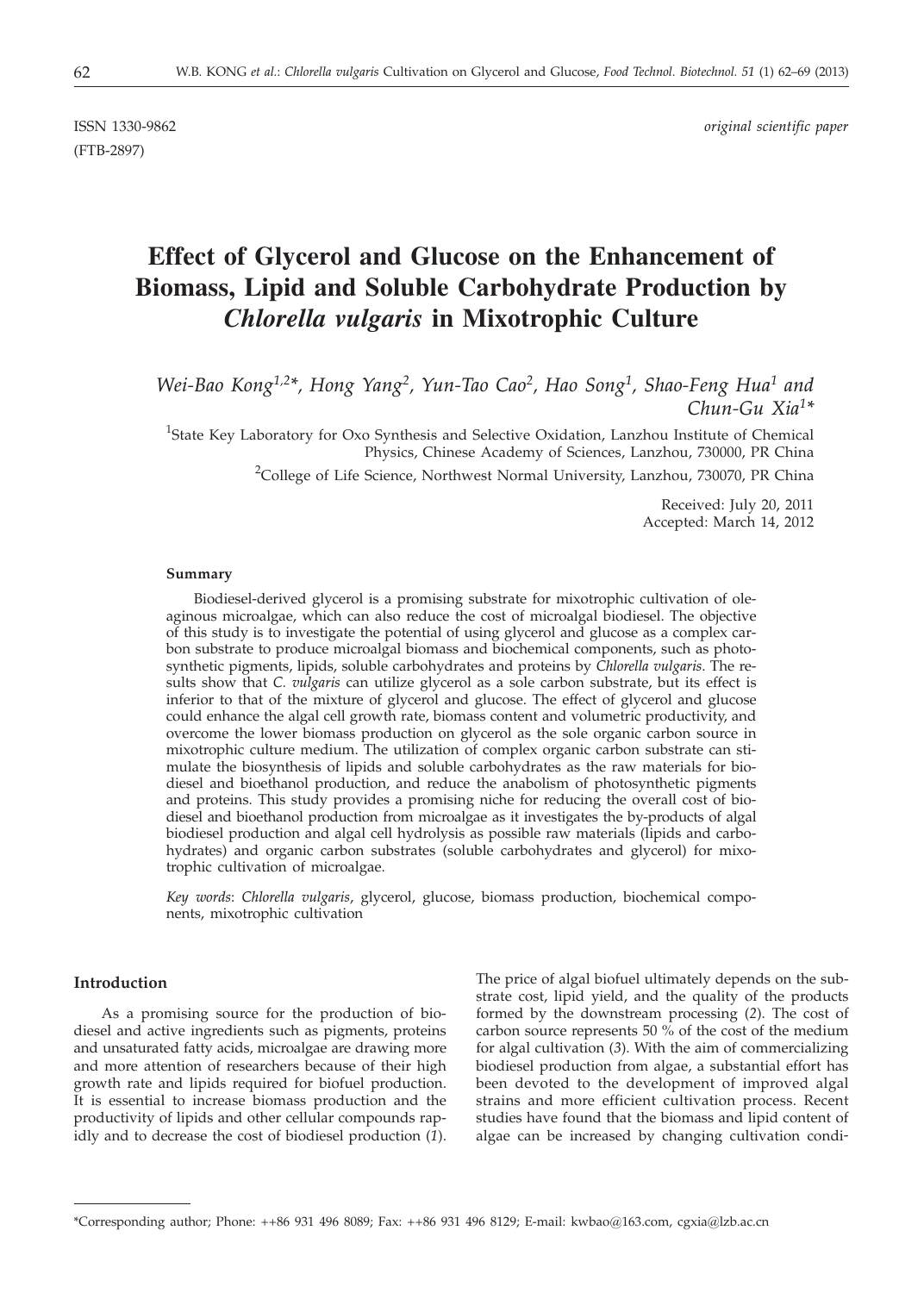tions such as  $CO<sub>2</sub>$  fixation rate, temperature, salinity and nutrient concentration (*4–6*). Particularly, the effects of nitrogen sources and their concentrations on lipid accumulation by microalgae have been examined widely (*7*).

The ability of growth transition from photoautotrophic to mixotrophic mode in microalgae is a phenomenon which appears to exist in a number of genera and species distributed throughout the major taxonomic divisions (*8*). Many algal organisms are capable of using either metabolic process, autotrophic or heterotrophic, for growth, meaning that they are able to photosynthesize as well as utilize organic materials (*9*). The ability of mixotrophs to process organic substrates means that the cell growth is not strictly dependent on photosynthesis. Therefore, light energy is not an absolutely limiting factor for growth, but both light and organic carbon substrates can support the algal growth; hence, there is less biomass loss during the dark phase (*10*). Hayward (*11*) studied the effect of a range of externally supplied carbon compounds on the growth of *Phaeodactylum tricornutum* in the dark and in the light. *P. tricornutum* is able to respire glucose, mannitol and lactate without the sufficient energy for growth. Bouarab *et al.* (*12*) also reported that *Micractinium pusillum* grew in the presence of organic substrates, *i.e*. glucose and acetate, under mixotrophic conditions as well as under heterotrophic conditions. The growth of *M. pusillum* was much more eugonic in the light than in the dark and more in the presence of glucose than of acetate. It can be concluded from the above that mixotrophism is an ideal nutritional mode for high- -density cultivation of microalgae for the production of biofuels and functional components.

During the biodiesel manufacturing process, one of the major by-products is crude glycerol (*13*). With the rapid growth of biodiesel production, the market is flooded with crude glycerol. As a result, biodiesel producers must seek new uses for this waste stream. Recently, a process using crude glycerol as a substrate for the fermentation of the microalga *Schizochytrium limacinum* has been developed (*14*). The oleaginous *S. limacinum* is capable of producing significant amounts of total lipids and docosahexaenoic acid (DHA, C 22:6 *n*-3), especially when grown on a variety of carbon sources such as glucose, glycerol or fructose (*15*). The above findings suggest that biodiesel-derived glycerol is a potential substrate for mixotrophic cultivation of oleaginous microalgae, with a further purpose of utilization of glycerol and reducing the production cost of microalgal biodiesel.

However, there are few reports on the effects of carbon sources, especially on the biomass production and algal cell components under mixotrophic cultivation (*10, 12*). In this paper, the effects of glycerol and glucose on the enhancement of biomass, lipid and soluble carbohydrate production by *C. vulgaris* under mixotrophic conditions are investigated.

# **Materials and Methods**

#### *Microalgal growth conditions*

*Chlorella vulgaris* was purchased from the Culture Collection of Algae, Institute of Hydrobiology, Chinese Academy of Sciences, Wuhan, PR China, and was grown on modified soil extract medium (SEM) which consisted of (per liter): NaNO<sub>3</sub> 0.25 g, KH<sub>2</sub>PO<sub>4</sub> 0.175 g, K<sub>2</sub>HPO<sub>4</sub>  $0.075$  g, MgSO<sub>4</sub>·7H<sub>2</sub>O 0.075 g, NaCl 0.025 g, CaCl<sub>2</sub>·2H<sub>2</sub>O 0.025 g, FeCl<sub>3</sub> 5 mg, ZnSO<sub>4</sub>·7H<sub>2</sub>O 0.287 mg, MnSO<sub>4</sub>·H<sub>2</sub>O 0.169 mg,  $H_3BO_3$  0.061 mg,  $CuSO_4 \cdot 5H_2O$  2.5 µg and  $Na<sub>6</sub>Mo<sub>7</sub>O<sub>24</sub>·7H<sub>2</sub>O$  1.24 µg. The pH was adjusted to 7.2 prior to autoclaving at 120  $^{\circ}$ C for 20 min. In the tests, different concentrations of glycerol (1, 5 and 10 g/L) and 2 g/L of glucose were supplied to the medium and cultured under illumination. The autotrophic control group was cultivated in SEM with illumination. All cultures were maintained at (30±1) °C in 250-mL flasks containing 100 mL of culture under illumination at 2500 lux with 12 h light/12 h dark periods and shaken at 120 rpm on an orbital shaker. Cultures were harvested on day 4 (96 h).

# *Determination of biomass concentration and productivity of Chlorella vulgaris*

Algal growth curves and biomass concentrations were determined by measuring the absorbance at 660 nm and dry cell mass, respectively. Cells were centrifuged at 2000×*g* for 10 min, rinsed twice with distilled water and dried at 70 °C for 24 h to give the dry cell mass  $(g/L)$ .

The specific growth rate  $(\mu / day^{-1})$  of *C. vulgaris* at the exponential phase was calculated according to the following equation:

$$
\mu = (\ln X_2 - \ln X_1)/(t_2 - t_1) \tag{1/}
$$

where  $X_2$  and  $X_1$  are the dry cell mass concentration  $(g/L)$ at time  $t_2$  and  $t_1$ , respectively.

The biomass concentration (g/L) was recorded and the productivity  $[r_P/(mg/(L \cdot day))]$  was calculated from the equation:

$$
r_{\rm P}=(X_2-X_1)/(t_2-t_1) \tag{2/}
$$

where  $X_2$  and  $X_1$  are the dry cell mass concentration ( $g/L$ ) at time  $t_2$  and  $t_1$ , respectively (10).

# *Extraction and determination of photosynthetic pigments*

A volume of 4 mL of algal cultures was centrifuged at 2000×*g* for 10 min and rinsed twice with distilled water. The pellet was extracted twice with 8 mL of 80 % (by volume) ethanol, followed by centrifugation at 2000×*g* for 10 min. The contents of chlorophyll a, chlorophyll b, total chlorophyll (a+b) and carotenoids in the supernatant were determined by UV-VIS spectroscopy (*16*).

### *Extraction and determination of lipids*

Cells were harvested by centrifugation, washed twice with distilled water, and then dried in a freeze dryer. The dry biomass (100 mg) was homogenized in a mortar, extracted with *n*-hexane (20 mL) for 30 min and centrifuged. The extraction process was repeated three times, the supernatant was transferred to a preweighed glass vial and evaporated on a rotary evaporator. The algal lipids were recovered after solvent evaporation and dried completely at 70 °C. The mass of the glass vial containing oil was measured gravimetrically and the lipid content expressed as dry mass percentage (*17,18*). Meanwhile, the lipid productivity  $[r_P/(mg/(L \cdot day))]$  was calculated (10).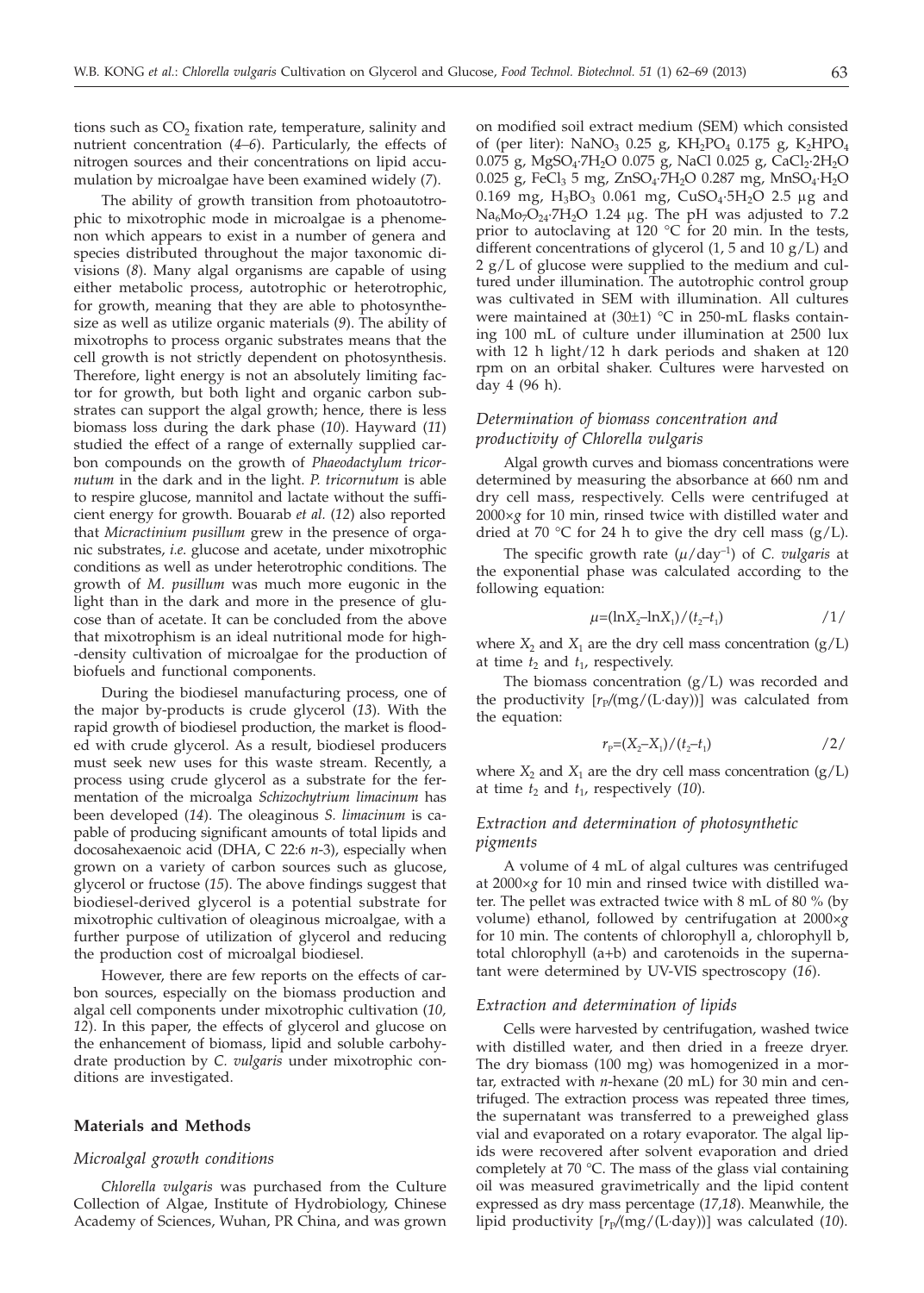## *Extraction and determination of soluble carbohydrates*

Cells were harvested by centrifugation, washed twice with distilled water, and then dried in a freeze dryer. The dry sample was homogenized in a mortar, extracted with boiled water for 1 h and centrifuged at 2000×*g* for 10 min. The extraction process was repeated twice and the soluble carbohydrate content in the mixed supernatant was estimated. Anthrone-sulphuric acid method was adopted to determine the content of soluble carbohydrates (*19*). Briefly, 0.5 mL of the sample were mixed with 0.5 mL of distilled water and added to 5.0 mL of anthrone agent. Homogeneous mixture was incubated in a boiling water bath for 10 min. After chromogenic reaction and cooling, the absorbance was measured at 620 nm with a spectrophotometer. Glucose was used as a carbohydrate standard. The soluble carbohydrate content was expressed as dry mass percentage.

### *Extraction and determination of soluble proteins*

*Chlorella vulgaris* cells were homogenized and extracted in 10 mL of 90 % ethanol for 2 h, and the homogenate was centrifuged at 2000×*g* for 10 min. The obtained pellet was mixed with 5 mL of 10 % trichloroacetic acid (by mass per volume) and recentrifuged. The pellet was repeatedly washed with ethanol (95 %) for complete removal of trichloroacetic acid, dissolved in 0.1 M NaOH and extracted twice for 1 h at 60  $^{\circ}$ C in a water bath, maintaining the volume at 50 mL. Soluble protein content was quantified using Coomassie Brilliant Blue with bovine serum albumin as a protein standard (*20*) and expressed as dry mass percentage.

# *Statistical analysis*

The data are presented as mean values of at least four replicates per treatment±standard deviation (S.D.). Each experiment was conducted in duplicate. The differences between mean values were calculated using Tukey's test at the 0.05 level by Origin software (v. 7.5, OriginLab, Northampton, MA, USA).

## **Results and Discussion**

# *Growth curves, kinetics and biomass production of Chlorella vulgaris*

Results presented in Fig. 1 and Table 1 demonstrate the effects of glycerol and glucose on the growth curves, kinetics and biomass production of *C. vulgaris* under mixotrophic cultivation (96 h). With the cultivation of *C. vulgaris* under 30 °C and 2500 lux, all of the cultures had



**Fig. 1.** Effect of glycerol (Gly) and glucose (Glu) mass concentrations (g/L) on the growth of *Chlorella vulgaris.* Values are mean± S.D., *N*=4

an obvious growth except for the control group. The samples supplied with organic carbon sources (glycerol and glucose) were superior in their growth compared to the autotrophic control. Also, the mixtures of glycerol and glucose performed better than the sole glycerol. After the lag phase (about 12 h), the algal cells entered their logarithmic growth phase. After 84 h, the cell growth was in stationary phase. At an early stage, the growth of algal cells was inhibited by high concentrations of glycerol (10 g/L). Fortunately, this trend disappeared during the exponential phase. In comparison with autotrophic control, the specific growth rates of *C. vulgaris* were promoted by glycerol and glucose in the medium under illumination and the maximum values of  $0.99 \text{ day}^{-1}$  were obtained in the samples supplied with 5 g/L of glycerol and 2  $g/L$  of glucose or 10  $g/L$  of glycerol and 2  $g/L$  of glucose.

After 96 h of cultivation, the maximum biomass content of 2.62  $g/L$  was obtained in the culture with 10  $g/L$ of glycerol and 2  $g/L$  of glucose added, which is 7.71 times higher than in the control group; however, there was no significant difference  $(p<0.05)$  from the culture medium supplied with  $5 g/L$  of glycerol and  $2 g/L$  of glucose (2.60  $g/L$ ). Meanwhile, the results of biomass productivity of *C. vulgaris* were similar; it increased with the supplementation of glycerol and glucose, as well as with the glycerol concentration. The maximum biomass productivity was 654.17 mg/(L·day) in the culture with 10  $g/L$  of glycerol and 2  $g/L$  of glucose, which was significantly different ( $p<0.05$ ) from the control sample (85.42) mg/(L·day)), but not from the sample supplied with 5  $g/L$  of glycerol and 2  $g/L$  of glucose (650.00 mg/(L·day)).

Table 1. Effect of glycerol (Gly) and glucose (Glu) mass concentrations on the biomass content, specific growth rate ( $\mu$ ) and productivity (*r*P) of *Chlorella vulgaris*

| Parameter                         | $\gamma/(g/L)$        |                       |                                    |                      |                                    |                          |                        |  |  |  |  |
|-----------------------------------|-----------------------|-----------------------|------------------------------------|----------------------|------------------------------------|--------------------------|------------------------|--|--|--|--|
|                                   | Control               | Gly 1                 | $\mathrm{Glv}$ 1+ $\mathrm{Glu}$ 2 | Gly 5                | $\mathrm{Glv}$ 5+ $\mathrm{Glu}$ 2 | $\mathrm{Glv}$ 10        | $Gly 10+Glu 2$         |  |  |  |  |
| $\gamma$ (biomass/(g/L)           | $(0.34 \pm 0.06)^a$   | $(0.62 \pm 0.03)^a$   | $(1.48\pm0.19)^b$                  | $(2.13 \pm 0.34)^c$  | $(2.60 \pm 0.18)^d$                | $(2.16 \pm 0.04)^{cd}$   | $(2.62 \pm 0.10)^d$    |  |  |  |  |
| $\mu$ /day <sup>-1</sup>          | $(0.48 \pm 0.05)^a$   | $(0.63 \pm 0.01)^b$   | $(0.84 \pm 0.03)^c$                | $(0.94 \pm 0.04)^d$  | $(0.99 \pm 0.02)^d$                | $(0.94 \pm 0.02)^d$      | $(0.99 \pm 0.01)^d$    |  |  |  |  |
| $r_{\rm P}/\rm(mg/(L \cdot day))$ | $(85.42 \pm 15.73)^a$ | $(154.17 \pm 7.22)^a$ | $(368.75 \pm 47.19)^b$             | $(533.33\pm83.93)^c$ | $(650.00\pm43.75)^d$               | $(539.58 \pm 9.55)^{cd}$ | $(654.17 \pm 25.26)^d$ |  |  |  |  |

Values are mean±S.D.,  $N=4$ ; mean values in the same line with different letters in the superscript are significantly different (p<0.05)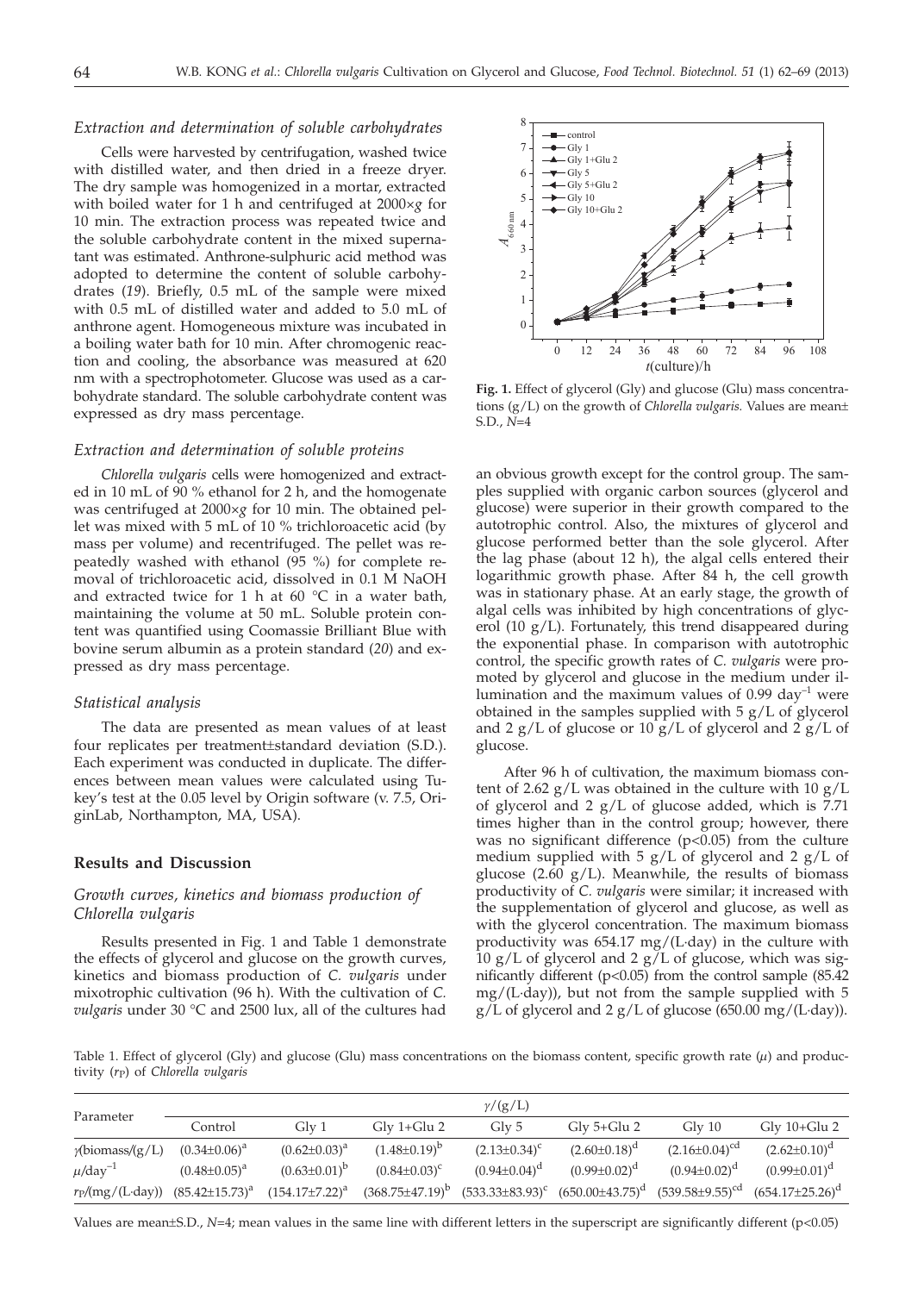For biomass production of microalgae, many cultivation methods, such as open pond, raceway and heterotrophic fermentation, have been tested (*12,21*). Some studies have focused on the more economical methods of making biodiesel from microalgae. One of them is to decrease substrate costs by using alternative carbon sources such as corn powder hydrolysate (*22*) or sweet sorghum juice (*23*). Alternatively, other studies have sought to find marketable uses for the by-products of algal biodiesel production, such as glycerol (*24*).

It has been found that there are three metabolic possibilities of cultivation in *Spirulina* sp.: autotrophic, heterotrophic and mixotrophic growth. In the mixotrophic growth there are two distinctive processes, photosynthesis and aerobic respiration. The former is influenced by light intensity, and the latter is related to the organic substrate (glucose) concentration (*25*). The high cell density of mixotrophic cultures demonstrates that the growth- -stimulating effects of light and  $CO<sub>2</sub>$  in mixotrophic cultures were as strong as the effects of glucose (*24*). An early report showed that mixotrophic growth offered a possibility to increase greatly the microalgal cell concentration and volumetric productivity in a batch system (*26*). It was established that the adenosine triphosphate formed in the photochemical reactions accelerated the glucose anabolism in the mixotrophic culture of *Euglena gracilis*. This is the reason why the growth in the mixotrophic culture increased (*26*). The results of our study suggest that *C. vulgaris* has a potential to be an excellent biofuel producer because the growth rate of the strains can be stimulated by organic materials.

Recent work (*25*) has shown that *Chlorella protothecoides* was slightly inhibited by glycerol, and could still grow even when the salinity of the culture medium reached 35 g/L. *C. vulgaris*, however, had much lower tolerance of glycerol and its growth was inhibited when the glycerol concentration reached 15 g/L. In our study, slight inhibition by glycerol was observed during initial cultivation when its concentration reached 10  $g/L$ . However, the growth dynamics parameters (specific growth rate, biomass content and productivity) of the algae were not significantly different when 5 or 10 g/L of glycerol were added to the medium. Furthermore, this inhibition decreased when the mixture of glycerol and glucose was added. The results showed that using glycerol and glucose as complex carbon sources for mixotrophic cultivation of *C. vulgaris* is a feasible way to solve the problem of low algal cell density when glycerol is used as the sole carbon source and to stimulate further utilization of glycerol by *C. vulgaris.*

# *The content and productivity of photosynthetic pigments*

Chlorophyll is one of the cellular compounds on the basis of which microalgal biomass in the culture is estimated and it can be used to measure cell growth. As shown in Table 2, the effect of glycerol and glucose on the photosynthetic pigment content and productivity of mixotrophic *C. vulgaris* was significant. After 96 h of cultivation, the maximum mass fractions, based on the dry cell mass, of chlorophyll a, chlorophyll b, total chlorophyll and carotenoids of 23.53, 12.55, 36.08 and 4.88 mg/g, respectively, were obtained in the autotrophic control culture. All the above values were higher than when 1, 5 or 10 g/L of glycerol, or 2 g/L of glucose ( $p$ <0.05) were added. However, with the increase of glycerol concentration (from 1 to 10  $g/L$ ) and the supplementation of 2 g/L of glucose to mixotrophic cultures, the photosynthetic pigment content decreased significantly. When 1 g/L of glycerol, or 1  $g/L$  of glycerol and 2  $g/L$  of glucose were added to the medium, the decrease was more significant compared to the autotrophic control sample (p<0.05). The effect of glycerol concentrations of  $5$  and  $10 \text{ g/L}$  on the photosynthetic pigment content was not significant  $(p<0.05)$ .

At the end of culture period (96 h), the maximum photosynthetic pigment productivity was obtained when 1 g/L of glycerol and 2 g/L of glucose were added to the culture medium, and the values of total chlorophyll and carotenoid productivity were 5.74 and 0.75 mg/(L·day), which was 1.87 and 1.83 times higher, respectively, than in the autotrophic control. However, the differences in chlorophyll and carotenoid productivity between the samples supplied with 5 and 10 g/L of glycerol were not significant (p<0.05). According to a previous report, the utilization of an external organic carbon source may affect the photoautotrophic growth processes, such as photosynthesis and respiration (*27*). Glucose inhibited the photosynthetic  $CO<sub>2</sub>$  fixation tenfold and modified the pigmentary system. Light inhibited glucose uptake and assimilation,

Table 2. Effect of glycerol (Gly) and glucose (Glu) mass concentrations on the photosynthetic pigment content (*w*) and productivity (*r*P) of *Chlorella vulgaris*

|                                                     | $\gamma/(g/L)$       |                                                                |                                   |                       |                                           |                     |                                     |  |  |
|-----------------------------------------------------|----------------------|----------------------------------------------------------------|-----------------------------------|-----------------------|-------------------------------------------|---------------------|-------------------------------------|--|--|
| Parameter                                           | Control              | $\mathrm{Glv}\,1$                                              | $\mathrm{Gly}\;1+\mathrm{Glu}\;2$ | $\mathrm{Gly}5$       | $\mathrm{Gly}\ 5 + \mathrm{Glu}\ 2$       | $\mathrm{Gly}~10$   | $\mathrm{Gly}$ 10+ $\mathrm{Glu}$ 2 |  |  |
| $w(\text{chlorophyll a})/(mg/g)$                    |                      | $(23.53\pm1.32)^{a}$ $(17.62\pm1.30)^{b}$ $(11.78\pm0.48)^{c}$ |                                   | $(6.51 \pm 0.10)^d$   | $(5.64\pm0.27)^{de}$ $(5.94\pm0.26)^{de}$ |                     | $(4.46\pm0.31)^e$                   |  |  |
| $r_P$ (chlorophyll a)/(mg/(L·day))                  | $(2.00 \pm 0.11)^a$  | $(2.73 \pm 0.20)^b$                                            | $(4.36 \pm 0.18)^c$               | $(3.47 \pm 0.05)^d$   | $(3.67\pm0.18)^d$ $(3.21\pm0.14)^{de}$    |                     | $(2.92\pm0.20)^{be}$                |  |  |
| $w$ (chlorophyll b)/(mg/g)                          | $(12.55 \pm 0.76)^a$ | $(8.30\pm0.45)^{b}$                                            | $(3.72 \pm 0.35)^c$               | $(1.49\pm0.06)^d$     | $(1.25\pm0.10)^d$ $(1.60\pm0.13)^d$       |                     | $(1.28 \pm 0.14)^d$                 |  |  |
| $r_P$ (chlorophyll b)(mg/(L·day))                   | $(1.07 \pm 0.06)^a$  | $(1.29 \pm 0.07)^b$                                            | $(1.38\pm0.13)^b$                 | $(0.79 \pm 0.03)^c$   | $(0.81 \pm 0.07)^c$                       | $(0.86 \pm 0.07)^c$ | $(0.84 \pm 0.09)^c$                 |  |  |
| $w$ (total chlorophyll)/(mg/g)                      |                      | $(36.08\pm1.21)^a$ $(25.93\pm1.72)^b$ $(15.50\pm0.83)^c$       |                                   | $(8.00\pm0.16)^d$     | $(6.89\pm0.38)^{de}$ $(7.55\pm0.39)^{de}$ |                     | $(5.74 \pm 0.45)^e$                 |  |  |
| $r_P$ (total chlorophyll)/(mg/(L·day))              | $(3.07 \pm 0.10)^a$  | $(4.02 \pm 0.27)^{b}$                                          | $(5.74 \pm 0.31)^c$               | $(4.26 \pm 0.08)^{b}$ | $(4.48\pm0.24)^{b}$                       | $(4.07 \pm 0.21)^b$ | $(3.76 \pm 0.29)^{bd}$              |  |  |
| $w$ (carotenoids)/(mg/g)                            | $(4.88\pm0.44)^a$    | $(4.23 \pm 0.06)^b$                                            | $(2.03 \pm 0.15)^c$               | $(1.16 \pm 0.02)^d$   | $(1.03\pm0.05)^d$ $(1.14\pm0.05)^d$       |                     | $(0.79 \pm 0.01)^d$                 |  |  |
| $r_P(\text{carotenoids})/(mg/(L \cdot \text{day}))$ | $(0.41 \pm 0.04)^a$  | $(0.66 \pm 0.01)^{b}$                                          | $(0.75 \pm 0.05)^c$               | $(0.62 \pm 0.01)^b$   | $(0.67 \pm 0.03)^b$                       | $(0.62 \pm 0.03)^b$ | $(0.52 \pm 0.01)^d$                 |  |  |

Values are mean±S.D.,  $N=4$ ; mean values in the same line with different letters in the superscript are significantly different (p<0.05)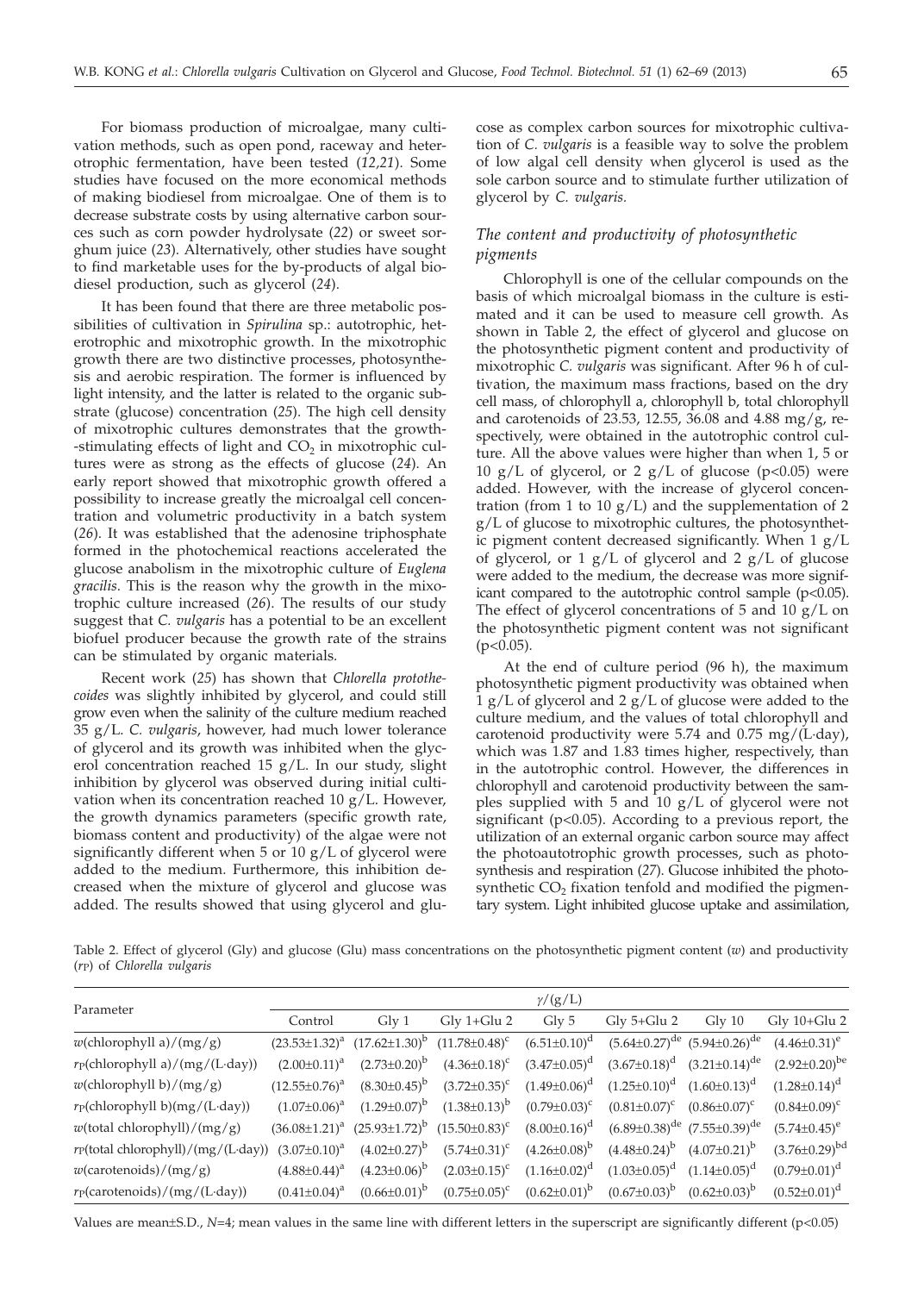but under mixotrophic conditions maximal utilization of glucose was obtained. However, in *C. vulgaris* UAM 101, both light and dark respiration rates were enhanced by the addition of glucose, although the net photosynthetic rate was not influenced (*28*). The study of *Spirulina platensis* showed that both the photosynthetic and respiration rates were unchanged after the addition of glucose (*29*). Organic carbon assimilation under mixotrophic conditions induces changes in both respiratory and photosynthetic metabolism in cyanobacteria (*30*). Marquez *et al*. (*29*) suggested that the photosynthetic activity and the organic carbon-dependent respiratory activity operated separately in *S. platensis* cells, because the total growth yield of *S. platensis* in mixotrophic cultures equals the yield of photoautotrophic growth in the light together with the heterotrophic growth in the dark. However, Nieva and Fernández Valiente (*31*) observed a decreased rate of  $CO<sub>2</sub>$  fixation under mixotrophic growth, which suggested that some aspects of  $CO<sub>2</sub>$  metabolism may be modulated by organic compounds. This may be the reason for the inhibition of photosynthetic pigment synthesis under mixotrophic growth. Yamane *et al*. (*26*) indicated that a good production of chlorophyll (39.4 mg/L) and carotenoids (13.8 mg/L) was obtained in the mixotrophic culture of *E. gracilis*, due to the highest fermenter productivity with respect to biomass as well as chlorophyll and carotenoids. Our results showed that the mixotrophic cultures experience an increase in photosynthetic pigment productivity that was dependent on the increase of microalgal biomass content.

### *Lipid content and productivity*

As summarized in Fig. 2, the effect of glycerol and glucose on the lipid content and productivity of *Chlorella vulgaris* under mixotrophic conditions was significant. The lowest lipid content, based on the dry cell mass, of 7.48 % was obtained in the autotrophic control culture, and the highest value of 10.64 % was obtained when 10 g/L of glycerol and 2 g/L of glucose were supplied to the SEM. With the increase of glycerol concentration, the lipid content increased slightly. The SEM samples supplied with 10  $g/L$  of glycerol (and 2  $g/L$  of glucose) were



**Fig. 2.** Effect of glycerol (Gly) and glucose (Glu) mass concentrations on the lipid content (*w*) and productivity (*r*<sub>P</sub>) of *Chlorella vulgaris.* Values are mean±S.D., *N*=4; the significance of differences is denoted by different letters (p<0.05)

significantly different compared to the control  $(p<0.05)$ . However, the addition of glucose did not promote lipid accumulation (p<0.05). The differences in lipid volumetric productivity caused by the effects of glycerol and glucose addition were more expressed than in the lipid content. Lipid volumetric productivity of *C. vulgaris* was stimulated by glycerol and glucose since the organic carbon sources promoted the algal biomass content notably. The maximum lipid productivity (69.68 mg/(L·day)) was achieved when  $10 g/L$  of glycerol and  $2 g/L$  of glucose were added, which was 10.96 times higher than the control. In the mixotrophic samples, the lipid productivity was higher when complex carbon sources were used than when different concentrations of glycerol were added as the sole organic carbon source in SEM.

Recent work has revealed that *C. vulgaris* could grow under autotrophic, mixotrophic and heterotrophic conditions, and the mixotrophic cultivation especially could produce more cell biomass than the autotrophic or heterotrophic cultures individually or combined (*25*). Furthermore, the substrate concentration significantly influenced the final cell yield of the mixotrophic cultivations, while the cell lipid content remained relatively constant. The sensitivity analysis results showed that the initial glycerol concentration was the most significant factor for algal growth and lipid production (*32*). The new study has demonstrated simultaneous high growth rates of and lipid yields by *Chlorella protothecoides* heterotrophically grown on mixtures of glycerol and glucose (*33*). In that work, the growth of and lipid production by *C. protothecoides* using glycerol as the carbon source was evaluated to demonstrate the utility of recycling the glycerol created during biodiesel production. Glycerol was examined as both the sole carbon source and in combination with glucose. Algal cultures grown only on glycerol in shake flasks showed a specific growth rate of 0.1  $h^{-1}$  and final lipid yield of 0.31 g/g of substrate. The values were similar to those observed on pure glucose, 0.096  $h^{-1}$  and 0.24 g of lipid per g of substrate, respectively. When the medium contained a mixture of glycerol and glucose, simultaneous uptake of the two substrates was observed. Due to the difference in the rates of lipid storage, lipid productivity was  $0.077$  g/h<sup>-1</sup> during growth on glycerol, while the growth on glucose had a productivity of 0.096  $g/h^{-1}$ . During growth on the 9:1 mixture of glycerol and glucose, lipid productivity was  $0.098$  g/h<sup>-1</sup>. Another report indicated that in batch mode, the biomass and lipid concentration in *C. protothecoides* cultivated in a crude glycerol medium were 23.5 and 14.6 g/L, respectively, in a 6-day cultivation (*34*). In the fed-batch mode, the biomass and lipid concentration improved to 45.2 and 24.6 g/L, respectively, after 8.2 days of cultivation. This work demonstrates the feasibility of crude biodiesel glycerol as an alternative carbon substrate to glucose for microalgal cultivation; and a cost reduction of carbon substrate feed in microalgal lipid production may be expected. Similar results were observed in our work. In mixotrophic cultures, the lipid contents were 1.08–1.42 times higher than in the autotrophic culture. However, the mixotrophic cultures supplied with glycerol and/or glucose experience an increase in lipid productivity that depends on the increase in biomass content.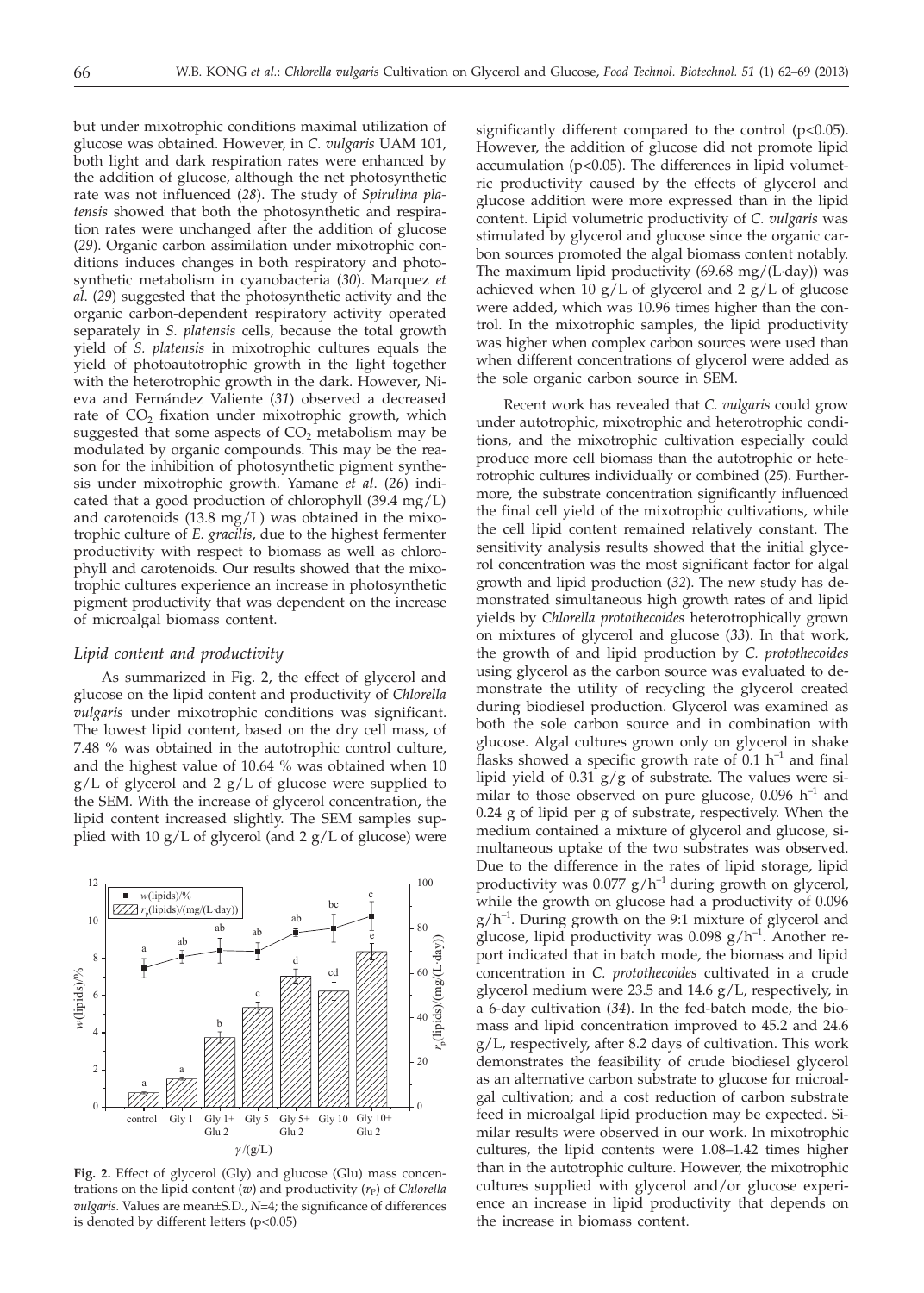# *Soluble carbohydrate and protein content and productivity*

The effects of glycerol and glucose on the soluble carbohydrate content and productivity of *C. vulgaris* under mixotrophic cultivation can be seen in Fig. 3. The lowest soluble carbohydrate content and productivity of 6.04 % and 5.13 mg/(L·day), respectively, were obtained in the control sample. However, the maximum values of 8.74 % and 57.26 mg/(L·day) were achieved when  $10 \text{ g/L}$ of glycerol and 2 g/L of glucose were added to the SEM.



**Fig. 3.** Effect of glycerol (Gly) and glucose (Glu) mass concentrations on the soluble carbohydrate content (*w*) and productivity  $(r_P)$  of *Chlorella vulgaris*. Values are mean $\pm$ S.D., *N*=4; the significance of differences is denoted by different letters  $(p<0.05)$ 

In comparison with autotrophic control sample, the cultures supplied with glycerol and glucose had higher soluble carbohydrate content and productivity. At the level of 1 g/L of glycerol, the differences of soluble carbohydrate content were not significant compared to the control, but they became significant with the increase of glycerol concentration (5 and 10  $g/L$ ). Moreover, each culture supplied with glycerol and glucose mixture had higher carbohydrate content than the one supplied only with glycerol. The differences in soluble carbohydrate productivity among the experimental groups were significant and enhanced by the glycerol concentration and glucose feed.

Fig. 4 shows the effects of the supplementation of glycerol and glucose on the soluble protein content and productivity of *C. vulgaris*. The effects of mixotrophic (illumination and organic carbon stimulation) conditions on the algal soluble protein anabolism were different from the one on lipid and soluble carbohydrates, but similar to the effect on photosynthetic pigments biosynthesis. The minimum soluble protein content (1.58 %) and productivity (10.37 mg/(L·day)) were obtained when 10 g/L of glycerol and  $2 g/L$  of glucose were added to the SEM, and the maximum values of 18.13 % and 15.41 mg/(L·day), respectively, were achieved in the autotrophic control group.

Carbohydrates are found as the intermediary reserves in some algae, due to the fact that they are required when



**Fig. 4.** Effect of glycerol (Gly) and glucose (Glu) mass concentrations on the soluble protein content  $(w)$  and productivity  $(r_P)$ of *Chlorella vulgaris.* Values are mean±S.D., *N*=4; the significance of differences is denoted by different letters (p<0.05)

the nitrogen becomes limited in the lipid synthesis. In the present study, when protein content in *C. vulgaris* decreased, both lipid and carbohydrate content increased (Figs. 2–4). These changes in the constituents are in agreement with reports of other authors who mentioned that there was a reduction in the protein content in mixotrophic *C. vulgaris* UAM 101 cells, which was compensated by an increase in lipid and carbohydrate content (*28*). Ogbonna and Tanaka (*35*) reported that during the night, decreases were observed in the biomass concentration and carbohydrate content of *C. pyrenoidosa* cells while their protein content increased. These changes implied that in the absence of light, intracellularly stored carbohydrates were metabolized as an energy source for cell maintenance and protein synthesis. Similar results were obtained in our study. When 2 g/L of glucose and different concentrations of glycerol were added to the SEM, the higher the glycerol concentration was, the higher the soluble carbohydrate content but lower the protein content in *C. vulgaris* were obtained based on the dry cell mass. The mixotrophic conditions and supplementation of organic carbon sources promoted the biomass, lipid and carbohydrate production, while reduced the pigment and protein biosynthesis, which implied that the mixotrophic conditions changed the metabolic pathways of nitrogen and carbon.

Previous work reported that nitrogen (nitrate) was essential for astaxanthin accumulation in *Haematococcus pluvialis* (*36*). The authors suggested that nitrogen was required for continuous synthesis of the protein responsible for supporting the pigment formation. Another study concluded that higher chlorophyll and protein content was found in *C. vulgaris* cultures with higher ammonium concentrations (*37*), and the algal growth was accompanied by a decrease in nitrogen content in the medium, indicating that nitrogen removal was due to the algal uptake and assimilation. Our results suggested that the supplementation of organic carbon source and energy (light and glucose) might convert the algal cell metabolic pathway. These results suggested that changes in the cellular biochemical composition were influenced by the trophic conditions and nutrient concentration in the medium.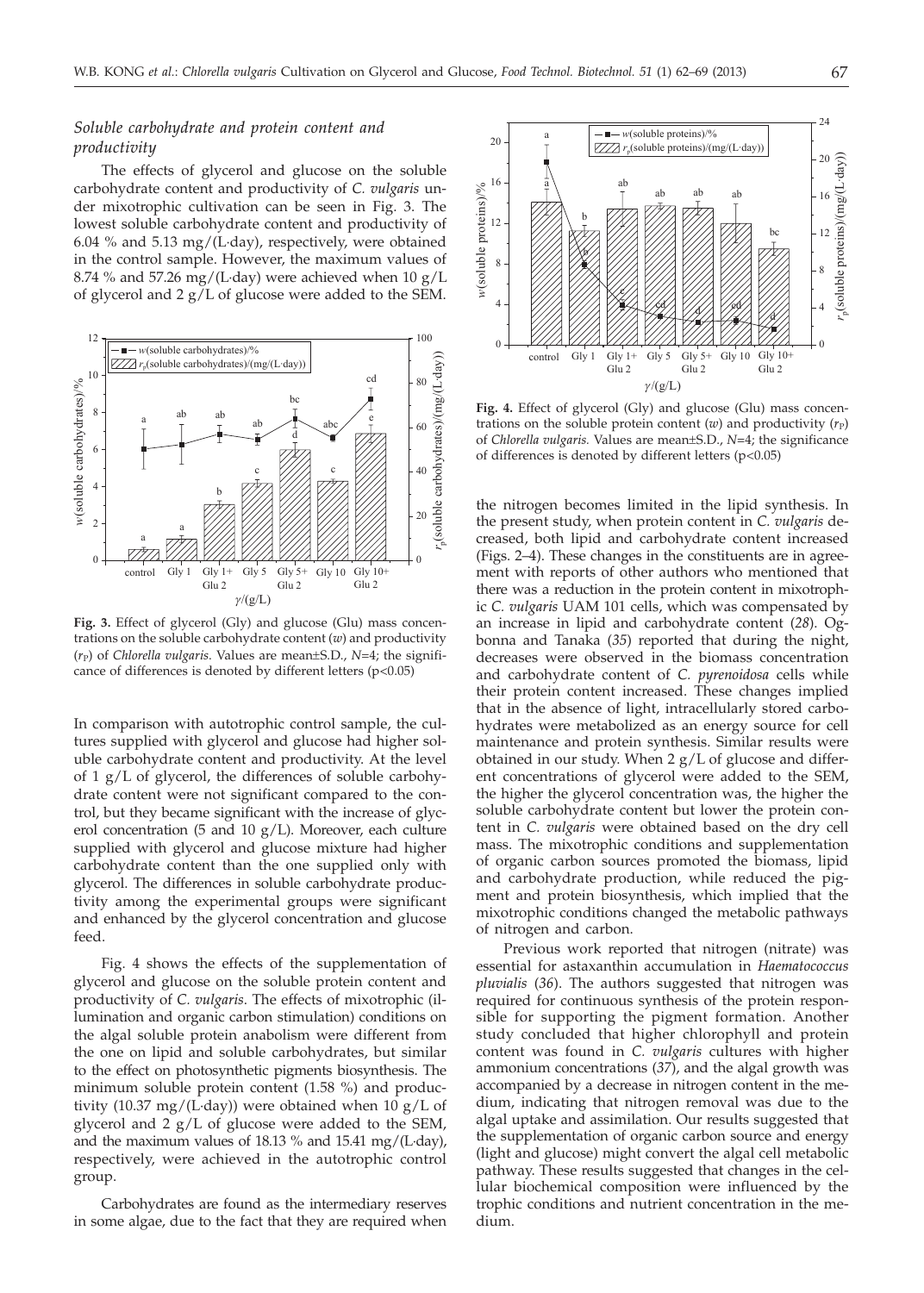## **Conclusions**

The results in this paper showed that *Chlorella vulgaris* can utilize glycerol as a sole carbon substrate, but that its effect was inferior to that of the mixture of glycerol and glucose for the production of biomass and biochemical components. The effect of glycerol and glucose as a mixed substrate could enhance the *C. vulgaris* growth, biomass content and volumetric productivity, and overcome the lower biomass yield caused by glycerol as the sole organic carbon source. Besides, the utilization of mixed organic carbon sources could stimulate the accumulation of lipids and soluble carbohydrates as the raw materials for biodiesel and bioethanol production, respectively, while reduce the anabolism of photosynthetic pigments and proteins. This provides a feasible way to reduce the cost of bioenergy production from microalgae by reutilization of glycerol and hydrolysis of algal cell carbohydrate.

#### *Acknowledgements*

Financial support was provided by National Science Found for Distinguished Young Scholars of China (Grant No. 20625308) and Research Fund for Young Teachers of Northwest Normal University (Grant No. NWNU-LKQN- -10-30).

## **References**

- *1.* D. Song, J. Fu, D. Shi, Exploitation of oil-bearing microalgae for biodiesel, *Chin. J. Biotechol. 24* (2008) 341–348 (in Chinese).
- *2.* J.S. Yang, J.X. Huang, J.R. Ni, Mathematical modeling of batch fermentation of *Zoogloea* sp. GY3 used for synthesizing polyhydroxyalkanoates, *J. Chem. Technol. Biotechnol*. *81* (2006) 789–793.
- *3.* Y. Cheng, Y. Lu, C. Gao, Q. Wu, Algae-based biodiesel production and optimization using sugar cane as the feedstock, *Energy Fuels, 23* (2009) 4166–4173.
- *4.* S.Y. Chiu, C.Y. Kao, M.T. Tsai, S.C. Ong, C.H. Chen, C.S. Lin, Lipid accumulation and CO<sub>2</sub> utilization of *Nannochlo*ropsis oculata in response to CO<sub>2</sub> aeration, *Bioresour*. Tech*nol. 100* (2009) 833–838.
- *5.* Z.Y. Liu, G.C. Wang, B.C. Zhou, Effect of iron on growth and lipid accumulation in *Chlorella vulgaris*, *Bioresour. Technol. 99* (2008) 4717–4722.
- *6.* A.R. Rao, C. Dayananda, R. Sarada, T.R. Shamala, G.A. Ravishankar, Effect of salinity on growth of green alga *Botryococcus braunii* and its constituents, *Bioresour. Technol. 98* (2007) 560–564.
- *7.* A. Converti, A.A. Casazza, E.Y. Ortiz, P. Perego, M. Del Borghi, Effect of temperature and nitrogen concentration on the growth and lipid content of *Nannochloropsis oculata* and *Chlorella vulgaris* for biodiesel production, *Chem. Eng. Process. 48* (2009) 1146–1151.
- *8.* R. Ukeles, W.E. Rose, Observations on organic carbon utilization by photosynthetic marine microalgae, *Marine Biol. 37* (1976) 11–28.
- *9.* X.W. Zhang, Y.M. Zhang, F. Chen, Application of mathematical models to the determination optimal glucose concentration and light intensity for mixotrophic culture of *Spirulina platensis*, *Process Biochem. 34* (1999) 477–481.
- *10.* M.R. Andrade, J.A.V. Costa, Mixotrophic cultivation of microalga *Spirulina platensis* using molasses as organic substrate, *Aquaculture*, *264* (2007) 130–134.
- *11.* J. Hayward, Studies on the growth of *Phaeodactylum tricornutum*. II. The effect of organic substances on growth, *Physiol. Plant. 21* (1968) 100–108.
- *12.* L. Bouarab, A. Dauta, M. Loudiki, Heterotrophic and mixotrophic growth of *Micractinium pusillum* Fresenius in the presence of acetate and glucose: Effect of light and acetate gradient concentration, *Water Res. 38* (2004) 2706–2712.
- *13.* D.T. Johnson, K.A. Taconi, The glycerin glut: Options for the value-added conversion of crude glycerol resulting from biodiesel production, *Environ. Prog. 26* (2007) 338–348.
- *14.* Z. Chi, D. Pyle, Z. Wen, C. Frear, S. Chen, A laboratory study of producing docosahexaenoic acid from biodiesel- -waste glycerol by microalgal fermentation, *Process Biochem. 42* (2007) 1537–1545.
- *15.* T. Yokochi, D. Honda, T. Higashihara, T. Nakahara, Optimization of docosahexaenoic acid production by *Schizochytrium limacinum* SR21, *Appl. Microbiol. Biotechnol. 49* (1998) 72–76.
- *16.* H.K. Lichtenthaler, Chlorophylls and carotenoids: Pigments of photosynthetic biomembrane, *Methods Enzymol. 148* (1987) 350–382.
- *17.* C. Dayananda, R. Sarada, S. Bhattacharya, G.A. Ravishankar, Effect of media and culture conditions on growth and hydrocarbon production by *Botryococcus braunii*, *Process Biochem. 40* (2005) 3125–3131.
- *18.* X.L. Miao, Q.Y. Wu, Biodiesel production from heterotrophic microalgal oil, *Bioresour. Technol. 97* (2006) 841–846.
- *19.* E.W. Yemm, A.J. Willis, The estimation of carbohydrates in plant extracts by anthrone, *Biochem. J. 57* (1954) 508–514.
- *20.* M.M. Bradford, A rapid and sensitive method for the quantitation of microgram quantities of protein utilizing the principle of protein-dye binding, *Anal. Biochem. 72* (1976) 248– 254.
- *21.* M.A. Borowitzka, Commercial production of microalgae: ponds, tanks, tubes and fermenters, *J. Biotechnol. 70* (1999) 313–321.
- *22.* A. Wei, X. Zhang, D. Wei, G. Chen, Q. Wu, S.T Yang, Effects of cassava starch hydrolysate on cell growth and lipid accumulation of the heterotrophic microalgae *Chlorella protothecoides*, *J. Ind. Microbiol. Biotechnol. 36* (2009) 1383–1389.
- *23.* C. Gao, Y. Zhai, Y. Ding, Q. Wu, Application of sweet sorghum for biodiesel production by heterotrophic microalga *Chlorella protothecoides*, *Applied Energy, 87* (2010) 756–761.
- *24.* T. Heredia-Arroyo, W. Wei, R. Ruan, B. Hu, Mixotrophic cultivation of *Chlorella vulgaris* and its potential application for the oil accumulation from non-sugar materials, *Biomass Bioenergy, 5* (2011) 2–10.
- *25.* K. Chojnacka, A. Noworyta, Evaluation of *Spirulina* sp. growth in photoautotrophic, heterotrophic and mixotrophic cultures, *Enzyme Microbial Technol. 34* (2004) 461–465.
- *26.* Y. Yamane, T. Utsunomiya, M. Watanabe, K. Sasaki, Biomass production in mixotrophic culture of *Euglena gracilis* under acidic condition and its growth energetics, *Biotechnol. Lett. 23* (2001) 1223–1228.
- *27.* J. Lalucat, J. Imperial, R. Pares, Utilization of light for the assimilation of organic matter in *Chlorella* sp. VJ79, *Biotechnol. Bioeng. 26* (1984) 677–681.
- *28.* M.L. Orús, E. Marco, F. Martínez, Suitability of *Chlorella vulgaris* UAM 101 for heterotrophic biomass production, *Bioresour. Technol. 38* (1991) 179–184.
- *29.* F.J. Marquez, K. Sasaki, T. Kakizono, N. Nishio, S. Nagai, Growth characteristics of *Spirulina platensis* in mixotrophic and heterotrophic conditions, *J. Ferment. Bioeng. 76* (1993) 408–410.
- *30.* A. Vonshak, S.M. Cheung, F. Chen, Mixotrophic growth modifies the response of *Spirulina (Arthrospira) platensis* (cyanobacteria) cells to light, *J. Phycol. 36* (2000) 675–679.